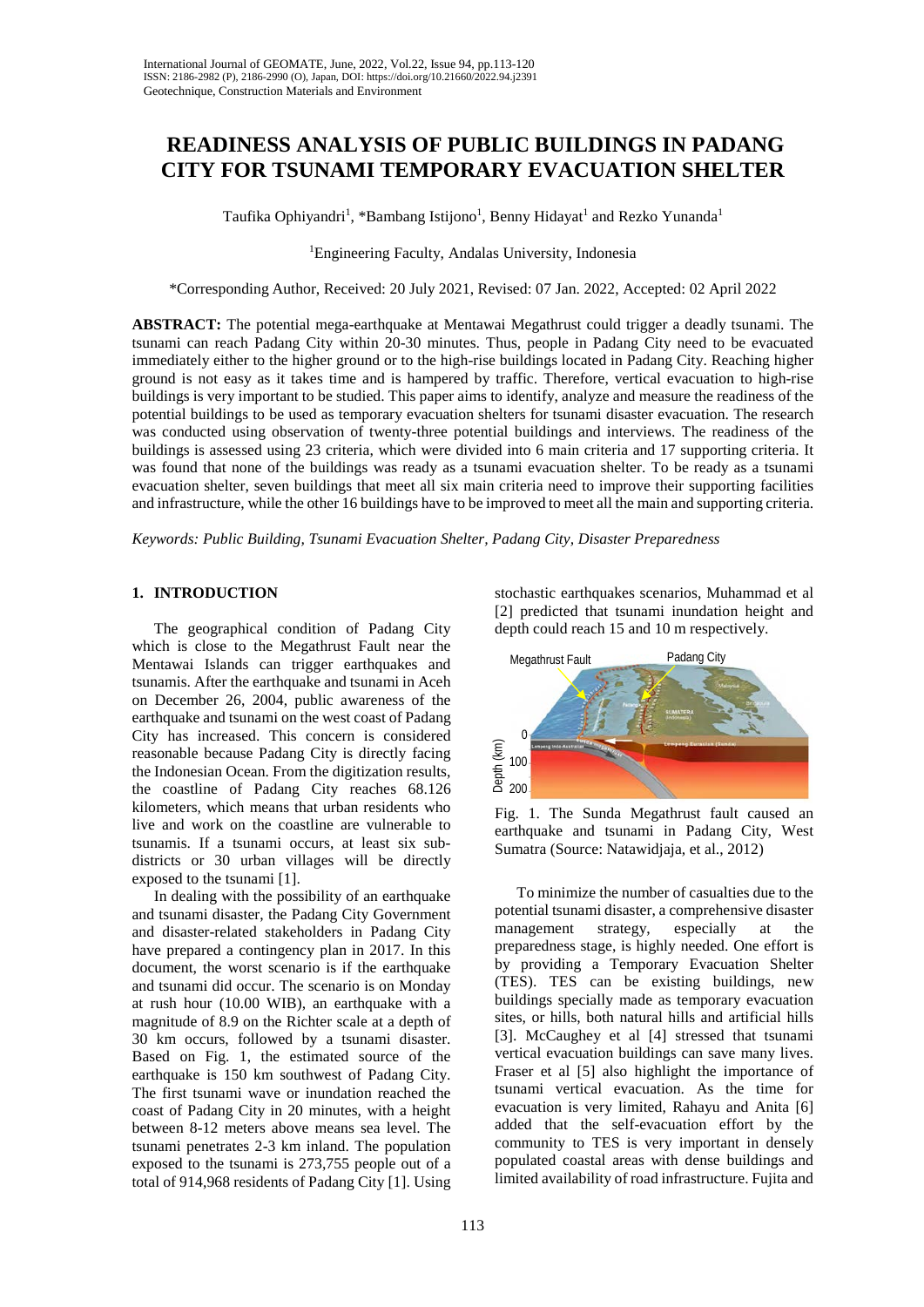Yashiro [7] also reminded us that street blockades caused by destroyed buildings might also happen.

Padang City has several high-rise buildings. Yet, the Government of Padang City does not have a fixed list of buildings that can be used as TES. It seems that not all high-ribuildingsing can be used as TES as certain criteria have to be met. Hence, this research aims to identify buildings that can be used as temporary TES and also to analyze and measure their readiness.

## **2. RESEARCH SIGNIFICANCE**

The findings of this study will contribute significantly to decreasing the physical vulnerability of Padang City in facing tsunami disasters. In case of tsunami happened, the community will know to which building they are heading. In addition, the government will know what has to be done in potential TES buildings to be ready to function as TES. All the efforts will contribute to the disaster risk reduction program of Padang City.

### **3. LITERATURE REVIEW**

A vertical tsunami evacuation site is a building or mound of earth that is of sufficient height to lift IDPs above the tsunami inundation level and is designed and constructed with the strength and resilience required to withstand the effects of a tsunami wave [8]. Considering the limited number of designated vertical evacuation sites (shelters), the existing building such as a public building that has a multi-story structure is another alternative place for saving and evacuating people. This alternative building is called a potential temporary evacuation site. In some locations, the high ground may not be present, or the resulting tsunami may not provide sufficient warning time to evacuate to higher ground. Therefore, the option of carrying out a vertical evacuation is very urgent for the majority of the population compared to walking along with a horizontal evacuation to an elevation area [9].

A potential solution is to carry out vertical evacuation above the rising water to buildings and other structures that have the adequate strength and resilience to withstand the effects of tsunami waves. The vertical evacuation building is a building intended as a shelter in the event of a tsunami. These shelters are designed for short-term protection (12- 24 hours), are of sufficient height to accommodate refugees above tsunami inundation levels, and have been designed and constructed to withstand earthquakes and withstand the effects of tsunami loads. When referring to the 2011 Japanese tsunami, vertical evacuation buildings have saved many lives).

Rahayu and Anita [6], Federal Emergency Management Agency [8], Minister of Public Works Regulation Number 06/PRT/M/2009 concerning Guidelines for General Planning for Infrastructure Development in Tsunami Prone Areas [10], Minister of Public Works Decree of the Republic of Indonesia Number: 468/ KPTS/1998 concerning Technical Requirements for Accessibility in Public Buildings and the Environment [11] suggested some requirements that need to be checked for existing buildings to be used as TES. They are as below:

- 1. Identification and review of buildings.
	- a. Space requirements and utilities.
	- b. Location and accessibility.
	- c. Building height.
	- d. Vertical circulation.
	- e. Building mass composition.
	- f. Building structure.
- 2. Recommendation for the building, whether it can be used directly, needs to be retrofitted or tested for the feasibility of the structure.
- 3. Legality.
	- a. Statements may or may not be accessible to the public.
	- b. Building sign as an evacuation site.
- 4. Building partnerships, such as cooperation between the government, business entities, stakeholders, and the community.

Based on the requirements above, a guideline related to the assessment of the potential readiness of public buildings as a temporary evacuation site during the tsunami disaster in Padang City was prepared and 23 criteria were established.

## **4. METHODOLOGY**

The location of the research was Padang City, the capital of West Sumatra Province, Indonesia. Padang City is one of the highest tsunami risks in the world due to its close location to hazards, the number of people exposed, and its vulnerability.

The flowchart of the research can be seen in Fig 2. Buildings to be examined are the buildings located in the estimated tsunami inundation area based on the Map of Temporary Evacuation Sites and Potential Shelter Locations [12] which was resulted from an agreement between the Padang City Government and disaster-related stakeholders such as academia, NGOs, and professional. In addition, the height of the tsunami inundation refers to the Last Mile Evacuation Modelling Map which was developed in 2010. These maps can be seen in Fig. 3.

The proposed perspective building for potential temporary evacuation sites to be investigated is based on survey data from the BPBD (Local Disaster Management Agency) of Padang City in 2017, which has also been included in the Map of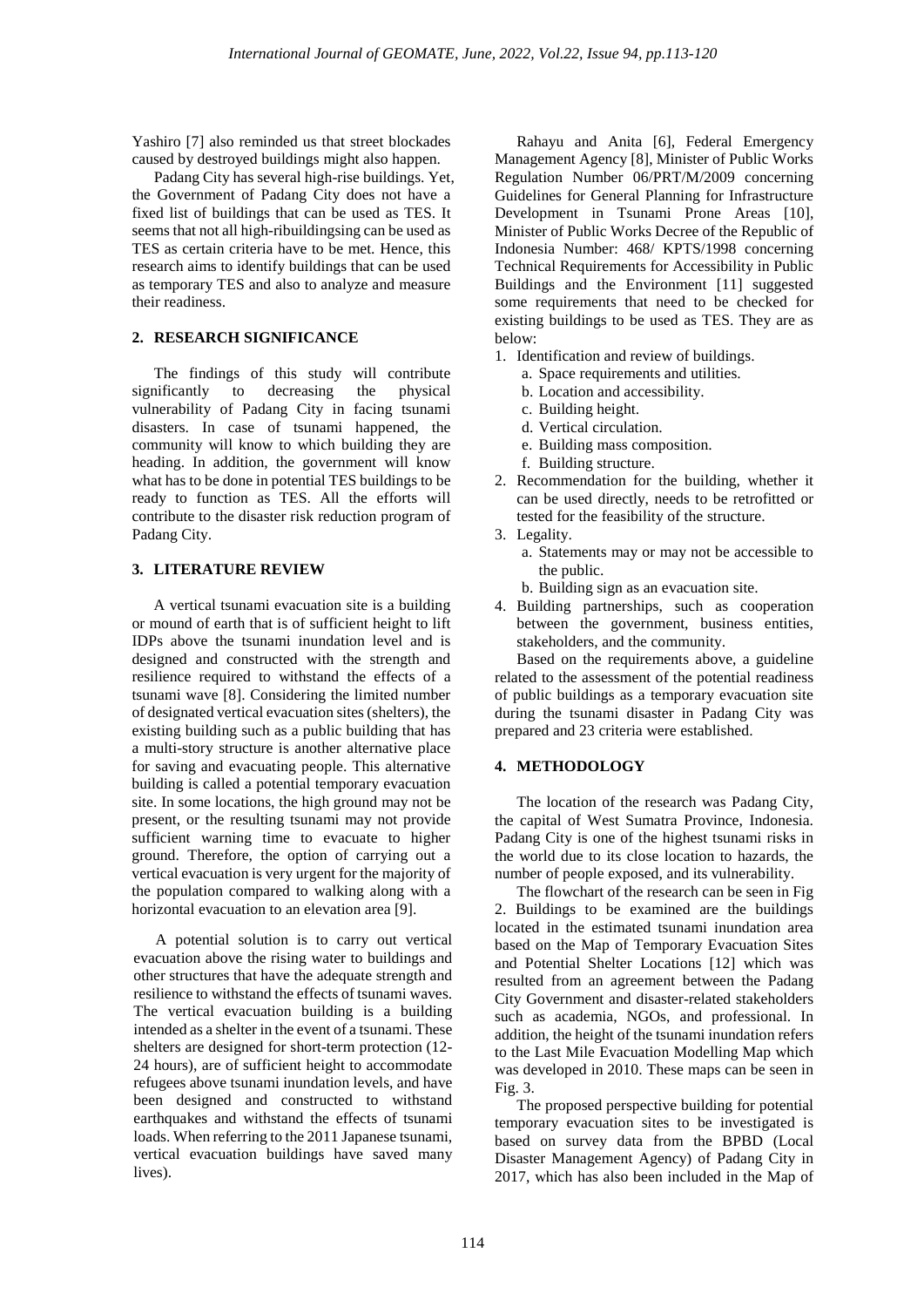Temporary Evacuation Sites and Potential Shelter Locations [12].



Fig. 2. Research flowchart

BPBD is a government agency that carries out disaster management tasks in the region, both in the Regency, City, and Province. Fig. 4 shows one of three buildings in Padang City that has been specially designed for TES. The buildings are government office buildings, private offices, hospitals, markets, school buildings, campuses, hotels, and places of worship. 60 buildings have the potential to be used for evacuation in the event of a tsunami.



Fig. 3. Last Mile Evacuation Map and Tsunami Evacuation Map (left) and Potential Temporary Evacuation Shelter for Padang City (right) (source: BPBD of Padang City)

After obtaining a list of prospective temporary evacuation sites, the initial identification of the building is carried out. The purpose is to ensure that these buildings meet the basic criteria for assessing the readiness of potential temporary evacuation sites. The criteria that must be met in the initial

identification of potential temporary evacuation sites are as follows [6]:



Fig 4. Specially designed TES in Padang City (source: BPBD of Padang City)

- 1. Earthquake-resistant buildings have to meet the requirements of the Indonesian Standard for Earthquake Resistant Building Design SNI-03- 1726-2002 or subsequent regulations and were built after 2005. The year 2005 was chosen with the assumption that the socialization of SNI-03- 1726-2002 required socialization time and was fully implemented in approximately 3 years. Data were obtained through interviews with building owners or their representatives.
- 2. Have a safe height from tsunami inundation. This data was obtained through observation by directly measuring the height of existing buildings, using digital measuring instruments. The altitude data will be processed so that a safe altitude value is obtained based on FEMA P646 (2012):

*T = Ti + (3 + 30%Ti)* **…………………………** (Eq 1) where:

 $T =$  Building height from ground level (meter) Ti= Tsunami height (meter)

3. Meet the sustainability aspects. Under normal conditions (no tsunami disaster), the building can function as a public building, thus fulfilling the sustainability aspect. But the basic thing from this sustainability aspect is that the designation of the building can be accessed by everyone, not only people who are active in the building. The roof of the building must have an evacuation area and be accessible to everyone. Data for this criteria is obtained through interviews with building owners or their representatives.

Buildings that meet all criteria in the initial identification will proceed into a further investigation which includes observations, interviews, and a comprehensive study of documents related to the criteria.

To elaborate on the standard for each criterion, a focus group discussion was held at the BPBD of Padang City in October 2020. The meeting was attended by the Head of Prevention and Preparedness of BPBD, Head of Reconstruction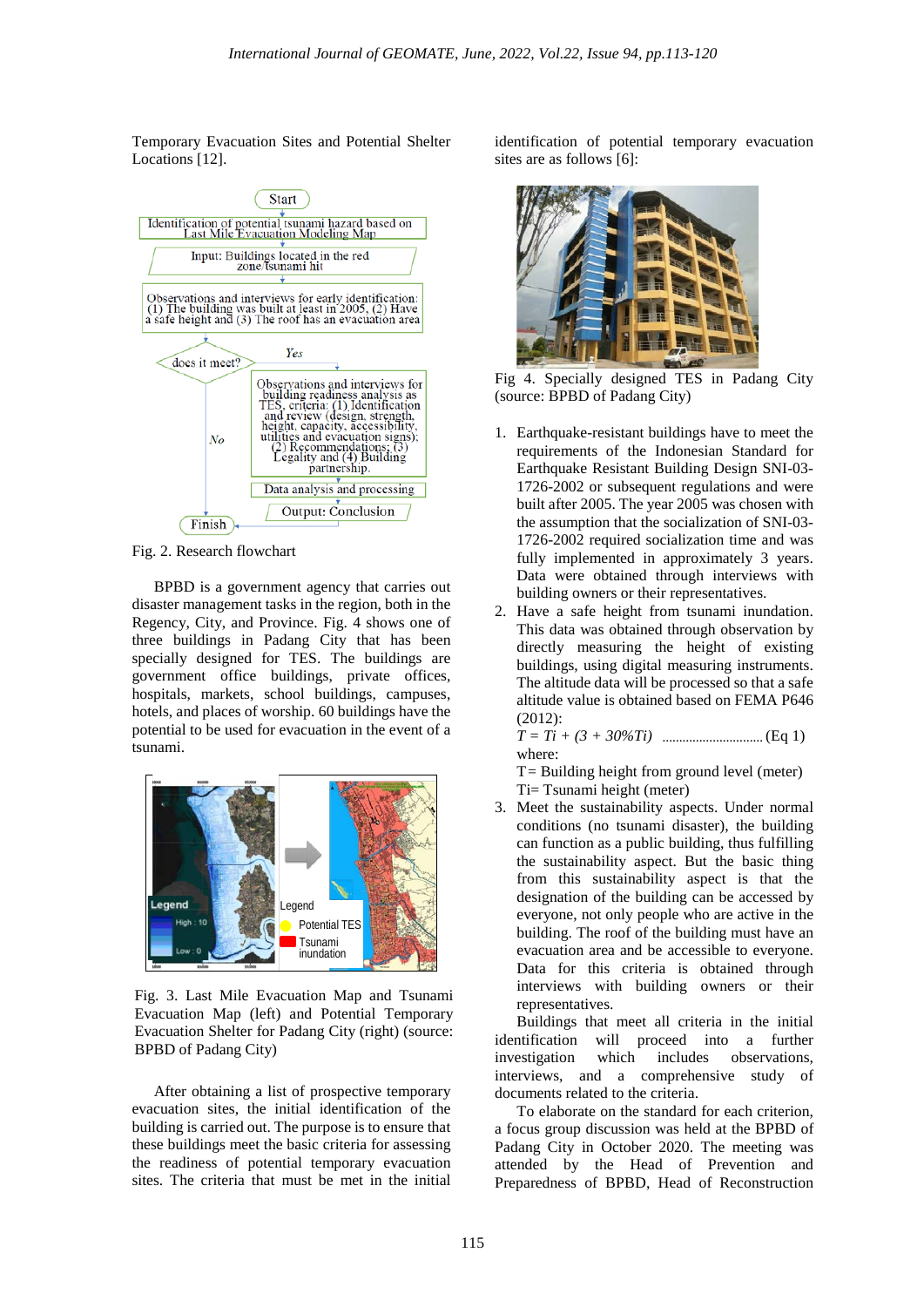Section, and Rehabilitation and Reconstruction Staff. From the results of the discussion, it was agreed that public buildings that can be used as TES must meet the main criteria and supporting criteria, and classify the assessed TES into 3 categories. The main criteria are the criteria that must or must be met by a TES potential building. While the supporting criteria are criteria in the form of supporting facilities for evacuation activities and this criterion may not be met by a TES potential building. The next step in determining these criteria

is to validate the findings with the building experts through interviews. The experts are two academia from the Disaster Study Centre of Universitas Andalas who have extensive experience in Disaster Management.

The final results of these discussions are criteria for the readiness of potential buildings for temporary evacuation sites which consist of 6 main criteria, 17 supporting criteria as shown in Table 1 and Table 2, then building assessment categories are shown in Table 3.

Table 1. Main Criteria for Assessment of Building Readiness for Temporary Evacuation for Tsunami Disasters

| N <sub>0</sub>              | Criteria                                                          | Standard                                                                                                                                                                                                                |
|-----------------------------|-------------------------------------------------------------------|-------------------------------------------------------------------------------------------------------------------------------------------------------------------------------------------------------------------------|
| $\overline{1}$              | Access to the building yard<br>must be more than one.             | If the building has fences and gates, there must be more than one<br>entrance (gate) to the building's yard; or if the building does not<br>have fences and gates, access to the building's courtyard is<br>sufficient. |
| $\mathcal{D}_{\mathcal{L}}$ | Meets the safe high<br>requirements.                              | Fulfil the formula: $T = Ti + (3 m + 30\% Ti)$ .                                                                                                                                                                        |
| $\mathcal{E}$               | The topmost space for the<br>evacuation area is an open<br>space. | The evacuation area is an empty room, without any partitions or<br>walls and no furniture to make it easier to gather and carry out<br>activities together.                                                             |
| $\overline{4}$              | Have stairs and/or ramps that<br>can be reached from the yard.    | Have stairs and/or ramps that can be reached from the yard (without<br>entering the building).                                                                                                                          |
| 5                           | Earthquake resistant.                                             | Minimum compliance with SNI-03-1726-2002 or regulations<br>thereafter and built after 2005;nc, or have a structural test document<br>that states the building is safe against earthquake loads.                         |
| 6                           | Resistant to tsunamis.                                            | Have a structural test document that states the building is safe<br>against tsunami loads.                                                                                                                              |

| Table 2. Supporting Criteria for Assessment of Building Readiness for Temporary Evacuation for Tsunami |  |
|--------------------------------------------------------------------------------------------------------|--|
| <b>Disasters</b>                                                                                       |  |

| N <sub>o</sub>              | Criteria                                                                                                                                                        | Standard                                                                                                                                                                                                                                                                                           |
|-----------------------------|-----------------------------------------------------------------------------------------------------------------------------------------------------------------|----------------------------------------------------------------------------------------------------------------------------------------------------------------------------------------------------------------------------------------------------------------------------------------------------|
| $\mathbf{1}$                | Toilets and showers are.<br>available.                                                                                                                          | There is a minimum of 1 room for women and 1 room for men. The<br>area of each bathroom is at least 2 meters $x$ 1.2 meters with 1 closet<br>and has a water reservoir.                                                                                                                            |
| $\mathcal{D}_{\mathcal{L}}$ | A water reservoir is available.                                                                                                                                 | Capacity can meet the needs of the community who evacuated. The<br>minimum standard for clean water assistance is 7 liters per person<br>in the first three days.                                                                                                                                  |
| 3                           | There is a pantry, kitchenette,<br>or logistics warehouse.                                                                                                      | There is a room that can function as a pantry, small kitchen, or<br>emergency equipment warehouse to store first aid equipment,<br>instant food, cleaning equipment, generators, and others.                                                                                                       |
| 4                           | Equipped with fire protection.                                                                                                                                  | Available hydrants, sprinkler systems, or at least 3 units of light fire<br>extinguishers in the building.                                                                                                                                                                                         |
| 5                           | Equipped with an electrical<br>system or have a generator as<br>backup power.                                                                                   | Have at least 1 portable generator unit to turn on the water pump<br>and turn on the room lights when the electricity goes out.                                                                                                                                                                    |
| 6                           | Safe from sources of danger<br>(sources of debris, hazardous<br>and toxic materials, breaking<br>waves, and building structures<br>that are prone to collapse). | - The location must be far from sources of hazardous and toxic<br>materials and radioactive materials.<br>- The location must be far from potential sources of large, dangerous<br>debris.<br>- The location must be away from building structures that are thought<br>to be vulnerable or unsafe. |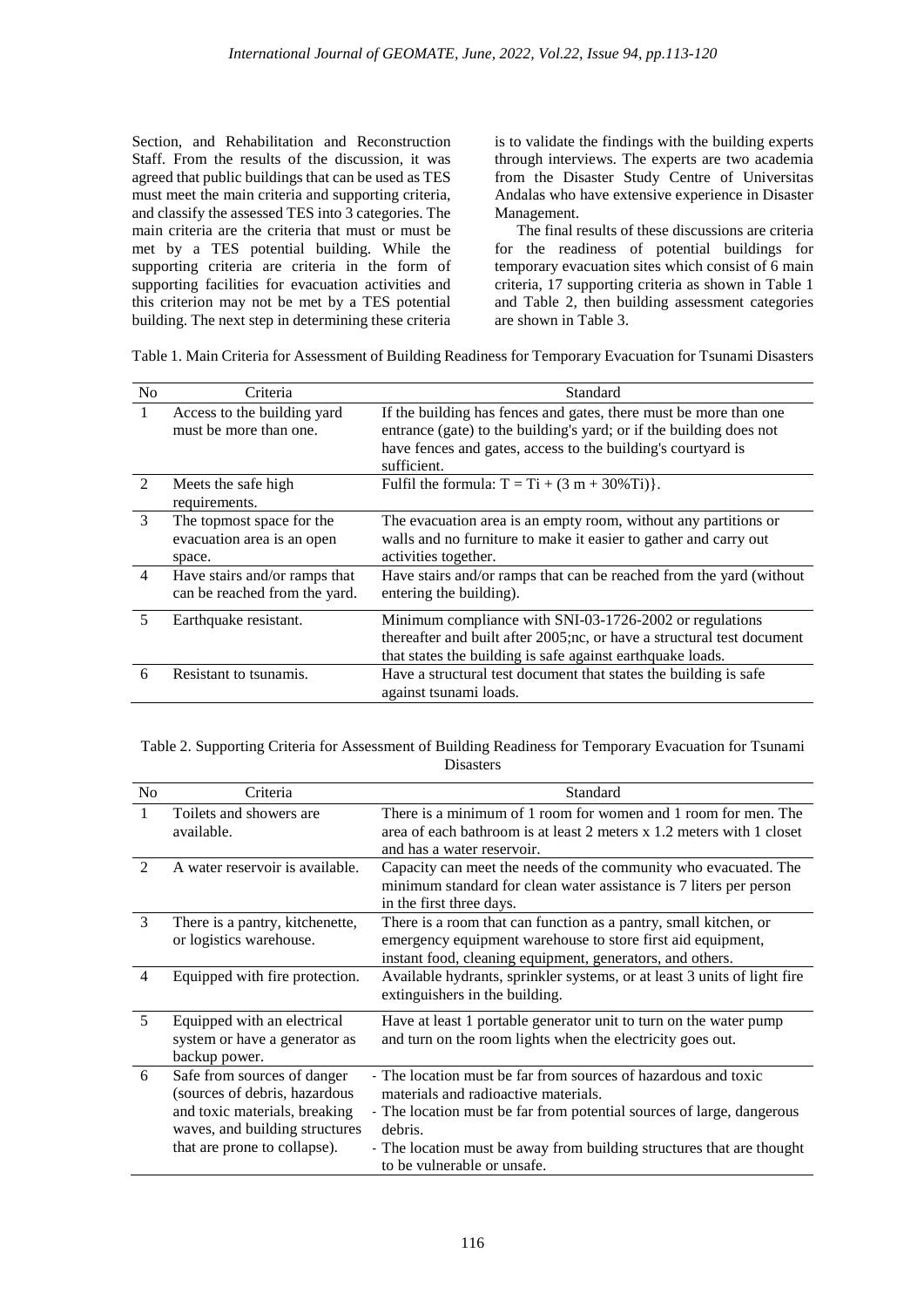| $\overline{No}$ | Criteria                                                                                              | Standard                                                                                                                                                                                                                                                                         |  |
|-----------------|-------------------------------------------------------------------------------------------------------|----------------------------------------------------------------------------------------------------------------------------------------------------------------------------------------------------------------------------------------------------------------------------------|--|
| $\overline{7}$  | The road leading to the<br>entrance of the building yard<br>has a minimum width of 7 m.               | The road leading to the entrance to the building yard has a<br>minimum width of 7 meters (equivalent to a collector road).                                                                                                                                                       |  |
| 8               | The surface of the entrance to<br>the yard must be flat, not<br>slippery, and not perforated.         | The surface of the entrance to the yard must be flat, not slippery,<br>and not perforated                                                                                                                                                                                        |  |
| 9               | Evacuation signs are available.                                                                       | There are signs indicating tsunami evacuation directions that are<br>placed outside the building, at certain points along the evacuation<br>route, until they reach the evacuation site on the top floor of the<br>building.                                                     |  |
| 10              | Meet the requirements for the<br>width and slope of the stairs<br>and/or ramp and have a<br>handrail. | The minimum width of the stairs is 1.2 m with a slope not<br>exceeding 40° and has a handrail. And/or a ramp width of at least<br>1.2 meters with a small slope of $7^\circ$ and have a handrail.                                                                                |  |
| 11              | The part of the building facing<br>the direction of the waves<br>must be aerodynamic.                 | The building has an angle facing the direction of the wave so that it<br>can break the waves when it hits the building.                                                                                                                                                          |  |
| 12              | The lower part of the building<br>should be open.                                                     | The lower floor only consists of supporting columns of the<br>building, and vertical circulation (stairs and ramps). The open space<br>at the bottom of the building allows tsunami wave water to flow<br>and prevents the building from being hit by waves.                     |  |
| 13              | Can be used directly, and<br>needs to be retrofitted or<br>tested for structural feasibility.         | Have a document that states the building can be used as a<br>temporary evacuation site or needs to be retrofitted. If there is none,<br>then the building must be tested for structural feasibility.                                                                             |  |
| 14              | The statement may or may not<br>be accessed by the public.                                            | Have an emergency procedure document that allows the public to<br>access the building when a tsunami disaster occurs.                                                                                                                                                            |  |
| 15              | Building code.                                                                                        | Have a symbol or logo depicting the building as a temporary<br>evacuation site.                                                                                                                                                                                                  |  |
| 16              | Involvement of surrounding<br>community in building<br>management.                                    | Have a document that states community involvement in building<br>management, such as maintenance of evacuation areas and signs,<br>periodic simulation activities, fulfillment of supporting facilities,<br>the person in charge of access to and from the building, and others. |  |
| 17              | Socialization with the public<br>or community                                                         | There has been socialization to the public that the building can and<br>may be used as an evacuation site through seminars, bulletins,<br>leaflets, electronic media, evacuation maps, and/or evacuation<br>simulation.                                                          |  |

Table 2 Continue

The assessment model from this analysis has two categories (binary), namely if a criterion is met it will be worth 1 (one) and if a criterion is not met it will be worth 0 (zero). From the assessment, buildings that have the potential as temporary evacuation sites will be grouped into 3 categories related to whether or not the building is ready to be used as an evacuation site against a tsunami disaster. They are:

- 1. Category 1; ready to be used as a temporary evacuation site. The category is if the assessed building meets all the main criteria and supporting criteria. This category is obtained from buildings that are designed as temporary evacuation sites for tsunami disasters.
- 2. Category 2; is ready to be used as a temporary evacuation site, but it is necessary to improve the facilities and supporting infrastructure. The category is if the building meets all of the main criteria and all of the supporting criteria have not

been met. This category is obtained from office buildings, mosques, or other buildings whose initial concept was not for a temporary evacuation place for the tsunami disaster.

3. Category 3; Not ready to be used as a temporary evacuation site or ready to be used as a temporary evacuation site if it immediately meets the main criteria required. The category is if the building does not meet all the main criteria, even though all the supporting criteria are met. Buildings in this category must immediately meet the main criteria so that they can be used as temporary evacuation sites in the future.

If presented in its rating score, the category of potential buildings for temporary evacuation sites for tsunami disasters based on the assessment can be seen in Table 3. The only building that can fulfill all the 6 main criteria and all the 17 supporting criteria can be considered Category 1.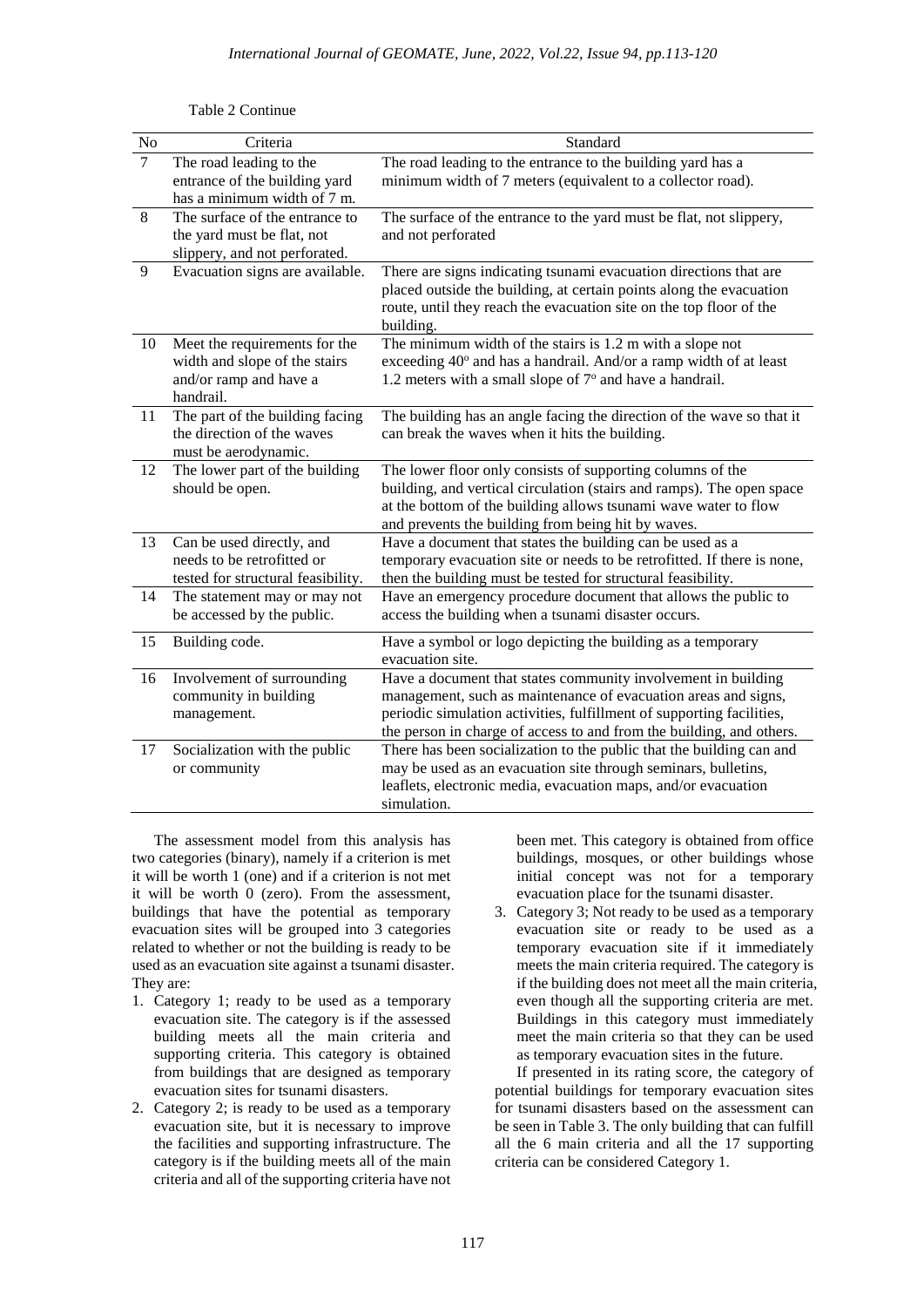Table 3. Category of Building Potential Temporary Evacuation Site for Tsunami Disaster based on Assessment

| Nο | Category   | <b>Rating Score</b>                               |
|----|------------|---------------------------------------------------|
|    | Category 1 | Main Criteria = $6$<br>Supporting Criteria $=17$  |
|    | Category 2 | Main Criteria = $6$<br>Supporting Criteria <17    |
| 3  | Category 3 | Main Criteria < 6<br>Supporting Criteria $\geq 1$ |

#### **5. RESULTS AND DISCUSSION**

After conducting an assessment and analysis of each building, we found 23 buildings are the potential to be used as TES (Table 4). Currently, Padang City has 3 buildings that are purposely built for TES. These buildings do not have other functions except for TES. They are Darussalam Shelter (Bungo Pasang Village), Nurul Haq Shelter (Parupuk Tabing Village) and Wisma Indah Shelter (Ulak Karang Village). If it is added to the buildings in this study, it can be described that the distribution of temporary evacuation sites and buildings that have the potential as temporary evacuation sites in the city of Padang as shown in Figure 4.

Table 4. The results of the buildings readiness assessment as TES in Padang City

|                | <b>Building Name</b>          | <b>Rating Score</b> |          |
|----------------|-------------------------------|---------------------|----------|
| No             |                               | Main                | Suppor-  |
|                |                               | Crite-              | ting     |
|                |                               | ria                 | Criteria |
| 1              | Dinas Pekerjaan Umum          | 6                   | 12       |
|                | dan Permukiman                |                     |          |
|                | Provinsi Sumbar               |                     |          |
| $\mathfrak{D}$ | <b>Escape Building Kantor</b> | 6                   | 11       |
|                | Gubernur Sumbar               |                     |          |
| 3              | Pasar Raya Blok III           | 6                   | 11       |
| 4              | <b>STBA Prayoga</b>           | 6                   | 10       |
| 5              | SD Agnes                      | 6                   | 10       |
| 6              | <b>SMP Negeri 7 Padang</b>    | 6                   | 9        |
| 7              | SMP Negeri 2 Padang           | 6                   | 8        |
| 8              | Hotel Grand Zuri              | 5                   | 12       |
| 9              | <b>Hotel Truntum</b>          | 5                   | 12       |
| 10             | <b>SMP-SMA</b>                | 5                   | 10       |
|                | Pembangunan                   |                     |          |
|                | Universitas Negeri            |                     |          |
|                | Padang                        |                     |          |
| 11             | <b>Rektorat Universitas</b>   | 5                   | 9        |
|                | Negeri Padang                 |                     |          |

|                | <b>Building Name</b> | <b>Rating Score</b> |          |
|----------------|----------------------|---------------------|----------|
| N <sub>0</sub> |                      | Main                | Suppor-  |
|                |                      | Crite-              | ting     |
|                |                      | ria                 | Criteria |
| 12             | <b>Fakultas Ilmu</b> | 5                   | 9        |
|                | Kependidikan         |                     |          |
|                | Universitas Negeri   |                     |          |
|                | Padang               |                     |          |
| 13             | Pasar Raya Blok I    | 5                   | 9        |
| 14             | Pasar Raya Blok II   | 5                   | 9        |
| 15             | Pasar Raya Blok IV   | 5                   | 9        |
| 16             | Pasca Sarjana        | 5                   | 8        |
|                | Universitas Negeri   |                     |          |
|                | Padang               |                     |          |
| 17             | Menara Masjid        | 5                   | 6        |
|                | Muhajirin            |                     |          |
| 18             | TK-SD Pembangunan    | 5                   | 6        |
|                | Universitas Negeri   |                     |          |
|                | Padang               |                     |          |
| 19             | SMA Negeri 1 Padang  | 4                   | 10       |
| 20             | SMK Negeri 5 Padang  | 4                   | 9        |
| 21             | SD Negeri 23 dan 24  | 4                   | 9        |
|                | Ujung Gurun          |                     |          |
| 22             | SMP Negeri 25 Padang | 4                   | 8        |
| 23             | Kelas Terpadu        | 4                   | 6        |
|                | Universitas Negeri   |                     |          |
|                | Padang               |                     |          |

By comparing the categorization in Table 3 and the results of the readiness in Table 4 it can be analyzed that:

- a. None of the buildings with Category 1; are ready to be used as a temporary evacuation site as it is.
- b. There are 7 buildings with Category 2; ready to be used as a temporary evacuation place, but it is necessary to improve supporting facilities and infrastructure:
	- 1) Dinas Pekerjaan Umum dan Permukiman Provinsi Sumbar
	- 2) Escape Building Kantor Gubernur Sumbar
	- 3) Pasar Raya Blok III
	- 4) STBA Prayoga
	- 5) SD Agnes
	- 6) SMP Negeri 7 Padang
	- 7) SMP Negeri 2 Padang
- c. There are 16 buildings with Category 3; not ready to be used as a TES or ready to be used as a temporary evacuation site if it immediately meets the main criteria:
	- 1) Hotel Grand Zuri
	- 2) Hotel Truntum
	- 3) Rektorat Universitas Negeri Padang
	- 4) Pasca Sarjana Universitas Negeri Padang
	- 5) Fakultas Ilmu Kependidikan Universitas Negeri Padang
	- 6) Kelas Terpadu Universitas Negeri Padang
	- 7) Pasar Raya Blok I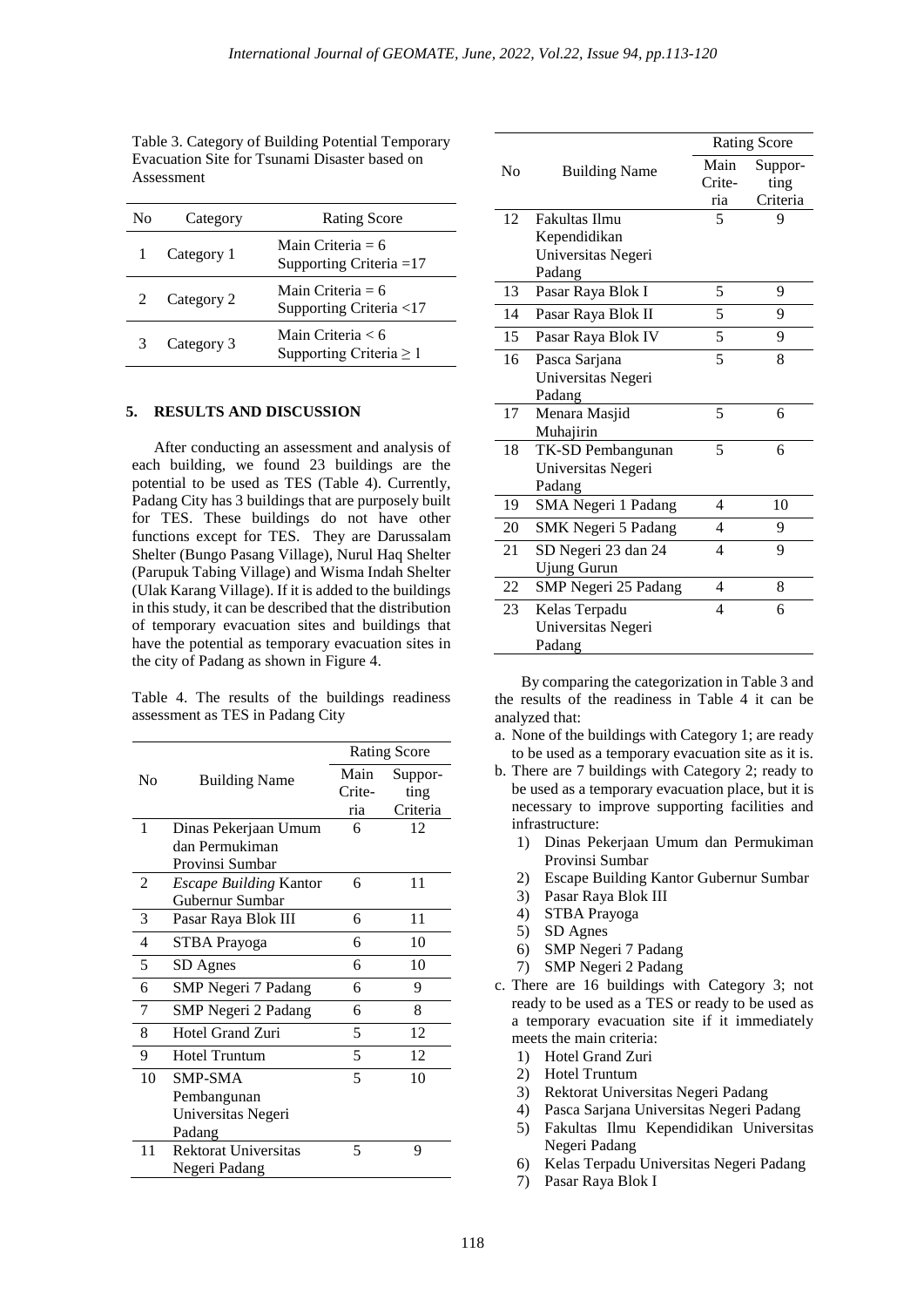- 8) Pasar Raya Blok II
- 9) Pasar Raya Blok IV
- 10) TK-SD Pembangunan Universitas Negeri Padang
- 11) SMA Negeri 1 Padang
- 12) SMK Negeri 5 Padang
- 13) SMP Negeri 25 Padang
- 14) SMP-SMA Pembangunan Universitas Negeri Padang
- 15) SD Negeri 23 dan 24 Ujung Gurun
- 16) Menara Masjid Muhajirin



Fig. 5. Map of Potential Temporary Evacuation Sites for Tsunami in Padang City

As the number of buildings that can be used as TES is very limited, sitting is recommended that The Padang City Government through the BPBD accelerate the assessment of the strength of buildings that may be used as TES, follow up on the recommendations given by the Universitas Andalas Disaster Study Center and The Padang State University Disaster Study Center related to

structural strengthening in several public buildings, and held meetings with possible building owners as TES to ensure the availability of buildings that could be used and accessed during the tsunami disaster. This can be done by making a memorandum of understanding or cooperation agreement. If it has been obtained, then further improvement of facilities and infrastructure can be done such as the installation of easily visible labels/symbols/logos that illustrate that the building can be used and accessed as a TES, installation of signs for disaster emergency preparation, and preparation.

Further, the map of potential TES in Padang City according to Fig. 5 is expected to be a guide in planning the evacuation of the people of Padang City if an earthquake and tsunami disaster occurs. From the results of the mapping carried out, it can be seen that buildings that have the potential as temporary evacuation sites are only scattered in the center area of Padang City. In the northern and southern parts of the tsunami red zone, there is almost no building that has the potential for a temporary evacuation site. Therefore, in the future, further research should be carried out regarding the distribution and needs of temporary evacuation shelter buildings in Padang City. Considering that Padang City is also has a liquefaction hazard, further analysis on liquefaction also needs to be conducted, such as the one conducted by Yuliet et al [13].

#### **6. CONCLUSIONS**

This research has found that 23 public buildings have the potential to be used as temporary evacuation shelters in Padang City. However, none of them can meet all the criteria required to be used as TES. Only seven buildings can meet the main criteria, but they need to improve their supporting facilities. Shelters' location is not distributed evenly but most of them are located at the center of Padang city.

#### **7. ACKNOWLEDGMENTS**

We want to express our sincere gratitude to the University of Andalas for the 2021 Research Grant No.T/17/UN16.17/PT01.03/IS-PTU-KRPGB Unand/2021.

### **REFERENCES**

[1] Masterplan of Tsunami Disaster Risk Reduction (in bahasa: Badan Nasional Penanggulangan Bencana. BNPB, Masterplan Pengurangan Risiko Bencana Tsunami, BNPB, 2012.